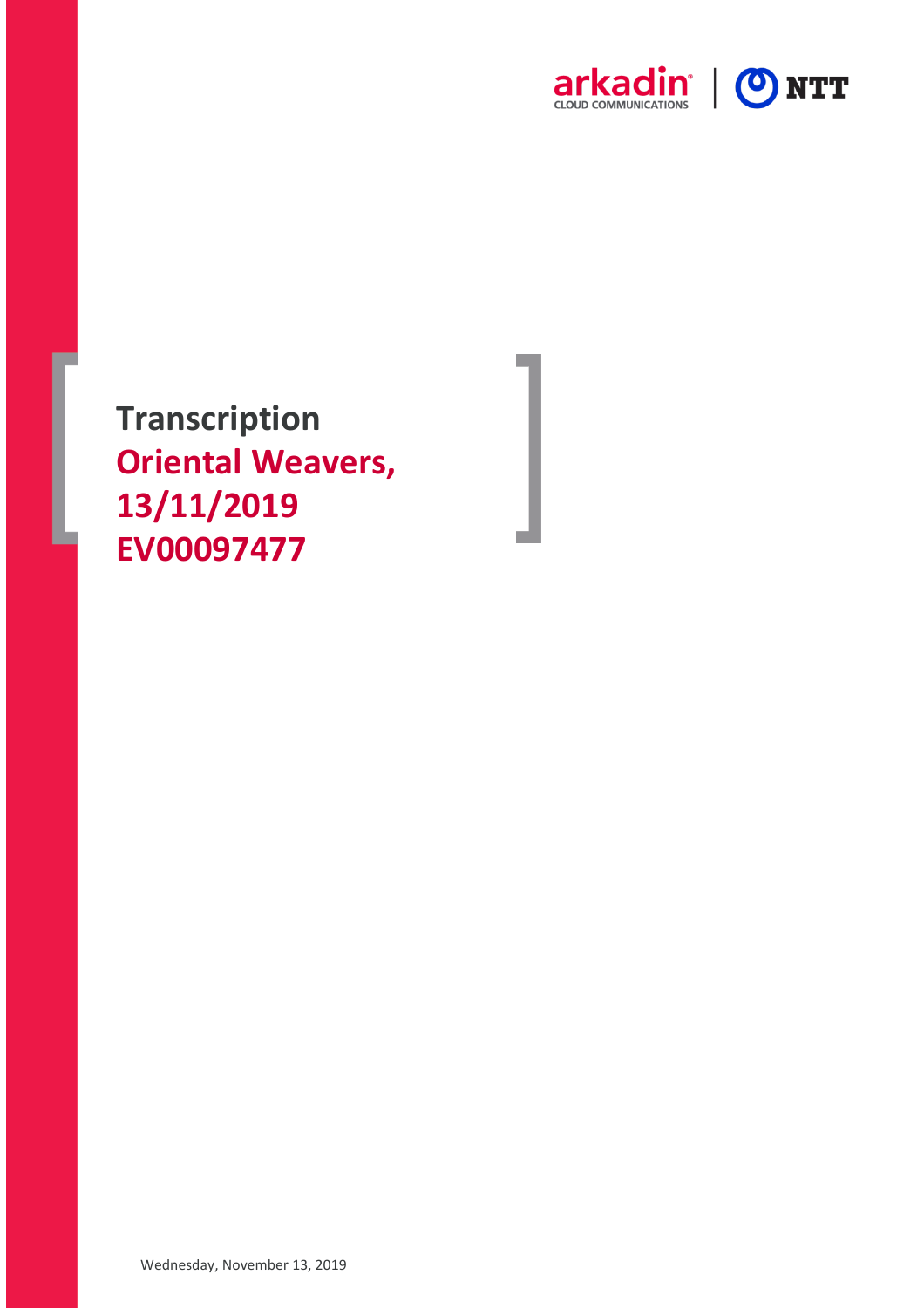# Presentation

# **Operator**

Welcome to Oriental Weavers Third Quarter 2019 Earnings call. I will now hand over the call to your host, Ms. Alaa Tolba.

# Alaa Tolba

Hello everyone. This is Alaa Tolba from CI Capital. I would like to welcome you all to Oriental Weavers Third Quarter 2019 results conference call. Joining us from Oriental Weavers, Ms. Farida Khamis, VP of Corporate Finance, Mr. Jonathan Witt, President of Oriental Weavers USA, Mr. Hani Amin, the General Export Director, and Ms. Ingy Diwany, IR Manager.

I am now going to hand over the call to Ms. Farida to begin with the company's presentation, which will be followed by a Q&A session.

# Farida Khamis

Thank you.

Hello everyone and welcome to Oriental Weavers Quarterly Investor conference call. Today, we will update you on the company's results for the third quarter of 2019 and provide an updated guidance for the full year.

In the third quarter, we delivered sales of EGP 2.3 billion, down 9% year-on-year. This came mostly due to 14% lower export sales on EGP appreciation, lower sales mix, and uncertainty in the U.S. market on the woven side during the quarter, with some agents delaying their orders. Now, export orders from key U.S. clients resumed the normal pattern in Q4 with several new programs awarded during the quarter, with shipments to begin shortly, which will be reflected in positive figures next year

In spite of the lower raw material costs, our EBITDA margin remained almost constant at 11% during the quarter on higher expenses related to new showroom expansions. We collected export rebates of almost EGP 34 million during the quarter, a total of EGP 140 million in nine months 2019. This, besides the FX gain of EGP 28 million, drove attributable net earnings up 25% year-on-year reaching EGP 120 million.

Ingy El Diwany now will provide an updated guidance for yearend.

# Ingy Diwany

We lowered our top line guidance for the year to EGP 10.1 billion, mainly due to the foreign currency appreciation and lower than expected demand in the local market. Our EBITDA margin guidance remains the same at 11% and our net earnings after minority interest remains the same as previous guidance in the range of EGP 580-600 million.

Now, we can open the floor for questions.

# Q&A

# Operator

*[Operator instructions]*

The first question comes from Aly Elgamal from Azimut Please go ahead.

# Aly Elgamal

Hi, sorry, I was a bit unclear on what you were saying about the shipments picking up later on, so there were orders put in and they are still not fulfilled. Thank you.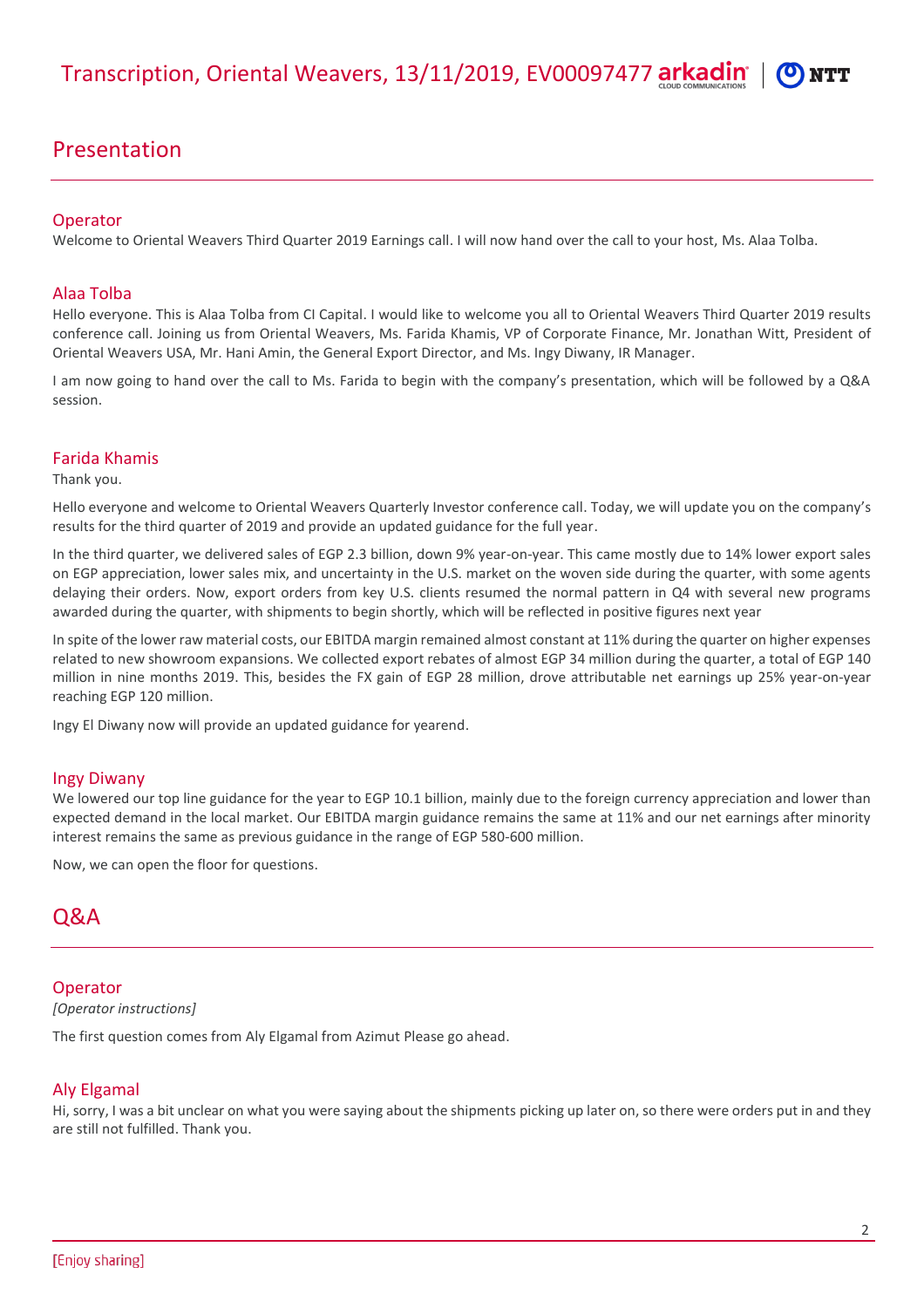Transcription, Oriental Weavers, 13/11/2019, EV00097477 arkadin

# Jonathan Witt

Yes, I think the reference was made to some programs – that commitments were made and orders were placed in this Q4. However, those shipments will not arrive to the customers abroad until Q1 and that is when we will realize those sales. The program commitments were substantial and we feel very good about our first half results in 2020.

# **Operator**

*[Operator instructions]*

The next question comes from Divye Arora from Daman Investments. Please go ahead.

# Divye Arora

Hi, just to understand what happened to the export backlog, because recently we heard news that the Government has come out with a plan to clear the backlog, 50% will be cash and then the remaining would be [audio] taxes and then some of the rebates, but we have not seen any collection in the third quarter. You have around 585 million still pending. Can you give some color on that?

And how about the collections going forward? So you are entitled to get around, I think, 230-240 million every year, so are you collecting that or will there be a delay again?

#### Ingy El Diwany

So what we collected so far in Q3 is around EGP 47 million. This is part of the initiatives that the Government offered to settle the backlog, so there were five main initiatives. The first one was tax settlement, and we already settled EGP 10 million of taxes, which were supposed to be paid by one of our subsidiaries. And the second initiative is to settle 10% of the backlog until June 2020. Under this initiative, we collected 37 million so far. The third initiative is about expansion, so we have already submitted our expansion plan and the Government should settle part of the backlog through paying us this expansion, by paying 20% upfront and the remaining 80% over five years. The fourth initiative is by offering land plots, and we do not intend to get any new land plots. And the fifth initiative is only for small and mid-cap companies, and this does not apply to us.

Currently, the Government is settling the backlog. Still, the new program is not launched so far, we expect it to be launched in January, which will be applied retroactively on exports starting  $1<sup>st</sup>$  July.

To answer your question that the backlog is not reduced, because as we export now, this accumulates over the backlog account. So I hope this answered your question.

#### Divye Arora

That is correct. You are generally entitled every year for a rebate of around 250 million, 240 million, and probably you are collecting round 170, so the backlog keeps on accumulating because of that…

#### Ingy El Diwany

Yes, definitely. This is because the Government so far is allocating EGP 6 billion for export incentives. The total dues on the Government reached EGP 26 billion, so you can imagine our share is less than 5% of the total dues on the Government.

#### Divye Arora

So what are you expecting? In the next five years, this 580 million should be clear, but the problem is that the backlog still keeps on accumulating, right, there will always be a backlog.

# Ingy El Diwany

Yes, definitely. But we are still waiting for the new program that the Government has previously mentioned. The new program includes a cash component of 40% and a 60% non-cash component. So hopefully with the new program, the settlement will be faster.

**NTT**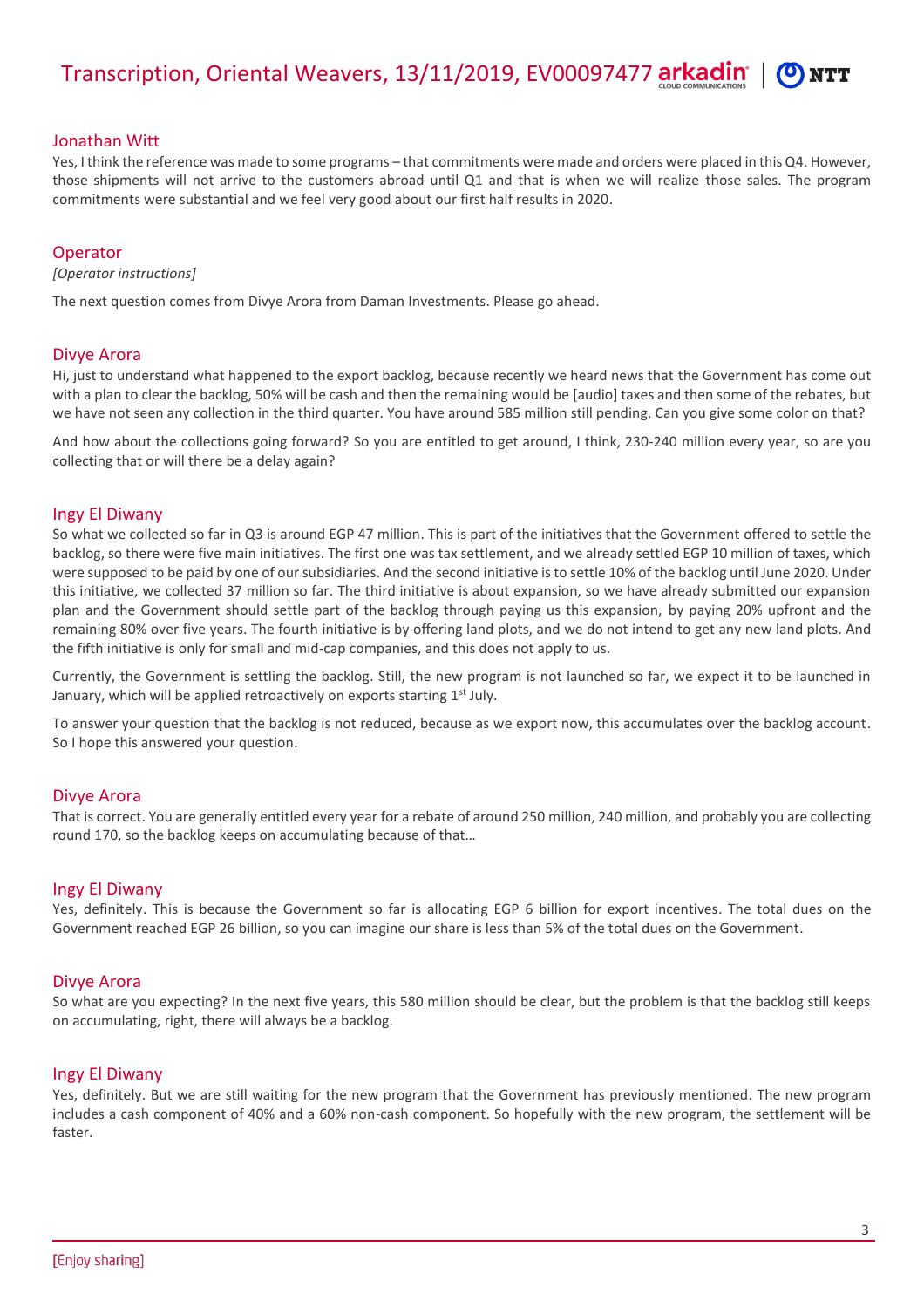

# Divye Arora

So the new program is for your annual number, right, which is 250-260 million, which you are entitled every year, so for that you think it is 40% cash and 60% other things. This is what the new program is. For the rebates which will…

# Farida Khamis

For exports starting  $1<sup>st</sup>$  July 2019.

# Divye Arora

OK, and the plan to clear the previous backlog is what you told us, those four, five initiatives, so there are two things.

Ingy El Diwany

Yes, this is for the backlog of 585.

# Divye Arora

Which you expect to clear in the next five years.

# Ingy El Diwany

Yes.

# Divye Arora

Can you give us some sense on the market, also, given what is happening in Egypt, why the volumes are weak and what are you seeing? One of your – internationally, Turkey is one of your biggest competitors and the Egyptian currency has appreciated this year by 11%, whereas the Turkish lira has declined by around 8-9%, so you are at a big disadvantage right now versus the Turkish players. Are you going to face the heat in terms of market share losses and then you have to give further discounts, because Turkey must be undercutting you further?

# Ingy EL Diwany

Well, actually demand is still under pressure since the second quarter of the year, and especially on the wholesale side, so we are feeling the pressure on Grade C and our lower end segment, given the inflationary pressures that the low-end people suffer from.

So what we are doing now is that we are working on new programs for wholesale customers, to offer like exclusive designs with various qualities and different price points. So we are going to focus on the low-end segment, which we feel there is pressure and most of the demand comes from this segment.

Definitely, the traders who import the Turkish products, they are all panicking now after the EGP appreciation and they are offering discounts on their products, because they already got stock and they have to sell it, so that is why we are offering now new promotions and giving discounts in our stores, and also introducing new qualities with lower price range. So we hope by end of Q4 and first quarter next year this will recover, and will drive more demand for our products.

Also with our new showroom expansions, so far we opened 11 new showrooms in different areas of Egypt targeting, also, the lowend customers, and we hope with the new showroom launches, this will also drive demand higher.

We introduced recently our online platform to sell rugs in Egypt online and this segment, of course, is expected to be the growth driver in the coming periods.

# Divye Arora

So when it comes to the pricing, Turkey competes with you in the lower end in Egypt.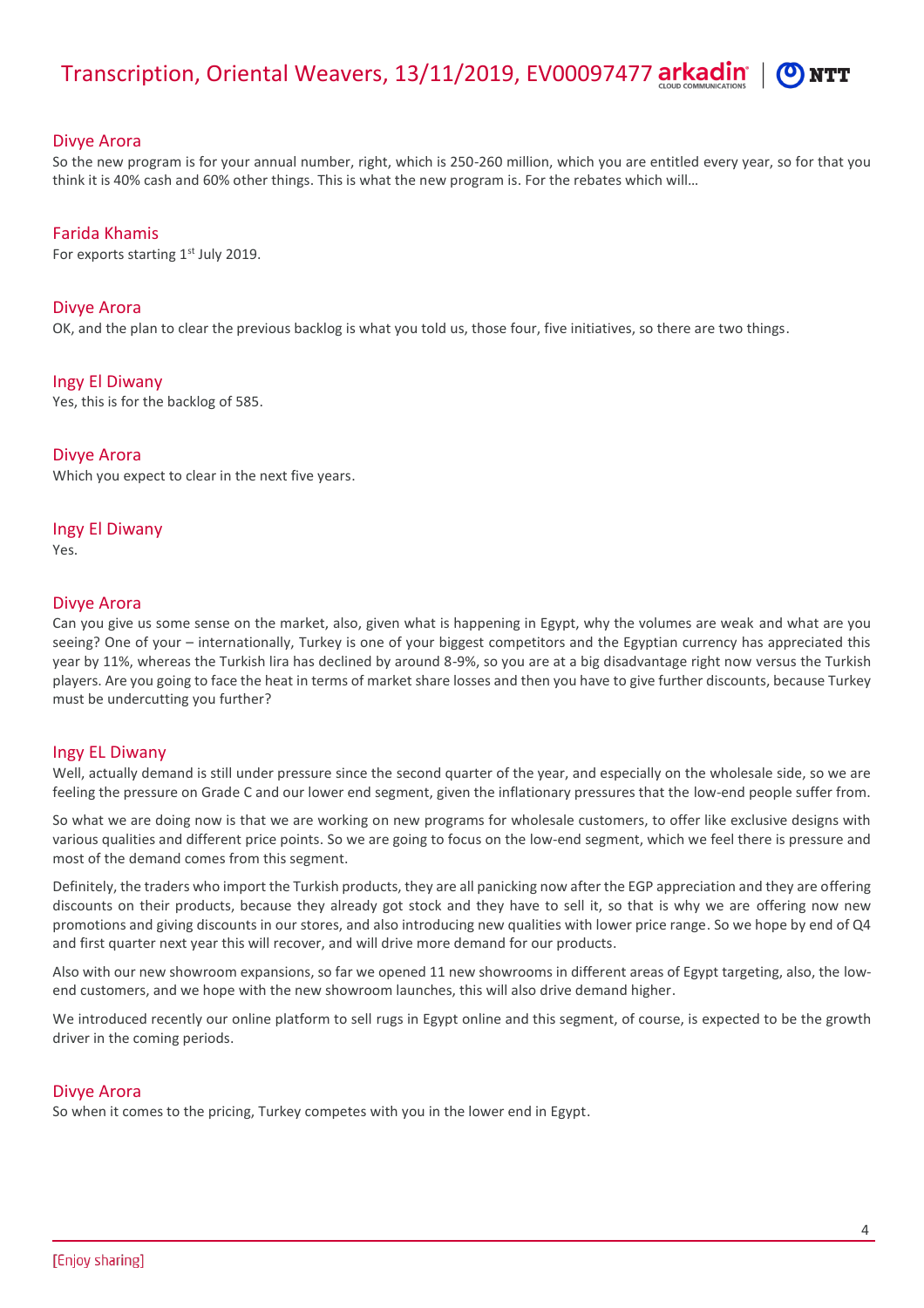# Farida Khamis

It competes on the low and mid end.

# Divye Arora

So you have launched some new products in those segments to reposition yourself, but these products are launched at the lower prices so that…

# Farida Khamis

We offer competitive prices, so our prices are 5% lower compared to the Turkish ones with different ranges and different qualities and designs.

# Divye Arora

Sorry, I am saying, will that lead to lower margins for you, because you have to launch 5%...

# Ingy EL Diwany

Well, actually, with the EGP appreciation and given that our dollar cost is more than 50%, so currently polypropylene prices are lower and also with the EGP appreciation, so we have room to give discounts in the local market while keeping our margins almost flat.

# Divye Arora

Got it, so you are getting benefit from the dollar and…

# Farida Khamis

Exactly.

# Divye Arora

The other thing is in the international market, obviously the competition will be much more sharper now from Turkey, because of the Turkish lira depreciation and Egyptian pound appreciation, so what is the strategy. And what are you seeing the trends in Europe, in the U.S. in terms of volumes and your market share has been eroded in those markets.

# Hani Amin

Hi, regarding the international markets, we have been trying to be a little bit different with strategies in the last two years. Now, we have a little bit focus on approaching retailers in different markets directly. I am talking markets like Japan, markets like Europe, Latin America, and also India as well. India is emerging as a growing market and becoming more and more organized over the years. We have been able to increase the direct retailers we are dealing with in Australia, for example, in Japan, in India, in Europe as well and, of course, in Latin America. So this was one approach.

Another approach to compete, like you were saying, with Turkish manufacturers is that we have been working with… you know the market changes, there is a lot of rugs in the market and customers now are looking for more facilities, so we have been obtaining new credit facilities from different insurance companies we have been dealing with in the last year. Historically, we were dealing only with one or two companies for the credit insurance, and thisis a tool that you must have now to compete in the global market. So right now, we are dealing with four or five different insurance companies that, actually, cover shipments to new markets that we were not there before, new customers, and this has been showing really good results in the last six, seven months by obtaining new markets and new segments in the market, and also new customers as well.

So these two specific approaches have been very successful with us and we have been seeing really good results, and the results you can see in gaining more market share, and also in gaining new markets as well. In the last year, we were able to go into markets like Vietnam, Philippines, Georgia, and other markets, in Latin America as well, and besides also a few African markets.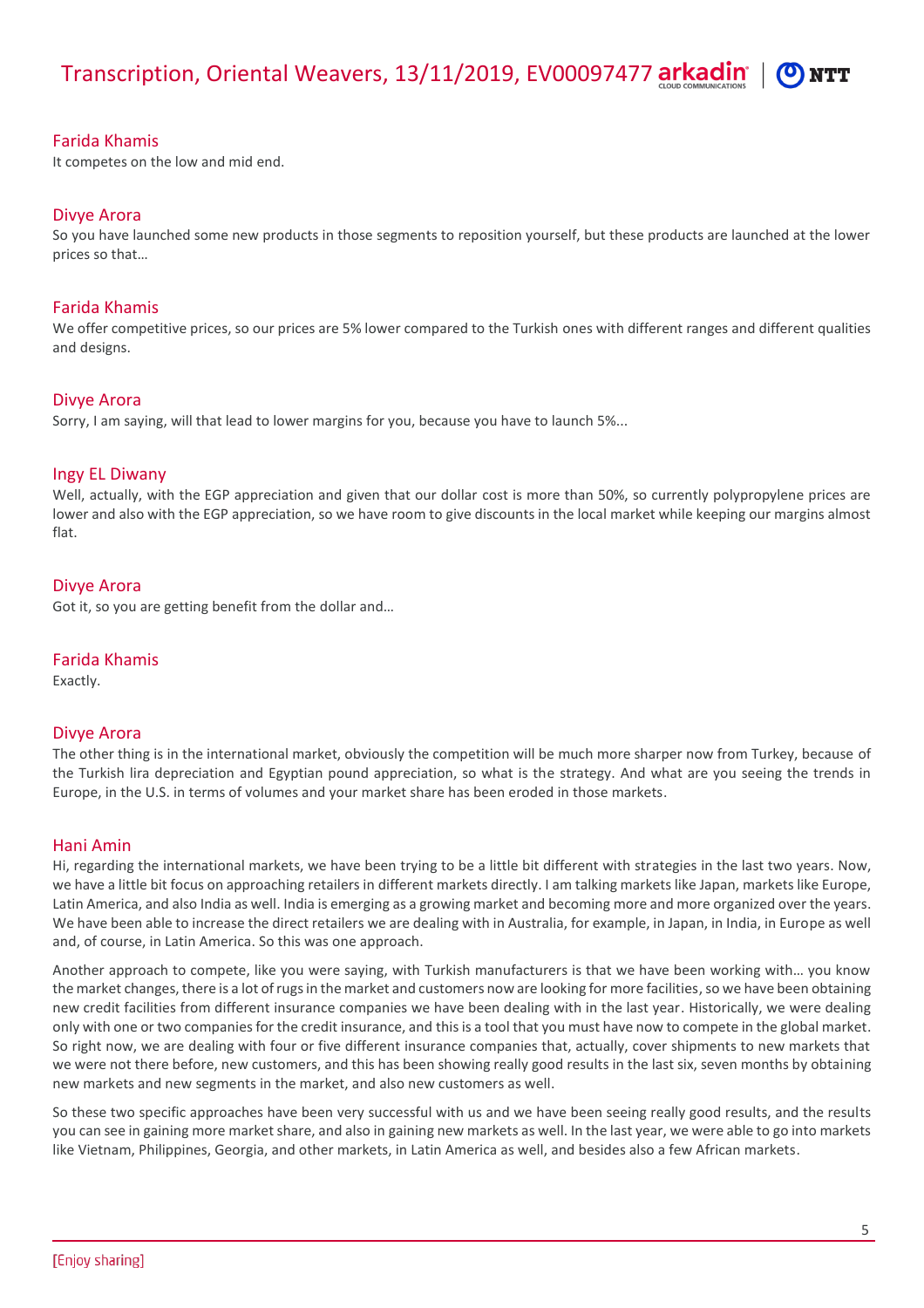#### Transcription, Oriental Weavers, 13/11/2019, EV00097477 arkadin **NTT**

And when I say new markets, I am not saying just approaching the market, but actually having business there. So these are the two main approaches we have been trying to focus on recently to compete with the global competition.

# Divye Arora

How about Europe itself? You were saying the weakness is mainly coming from Egypt right now, internationally you are doing fine.

# Hani Amin

Internationally, of course we see the competition, but what I am saying is, internationally, we have more diversification that we can apply to the customers and the markets that we can maneuver with. For example, we have, as I said, we have different markets with different tastes, different demand, so what we have been doing is we are trying to offer the customers in the international markets more tools and more incentives to work with Oriental Weavers, that were not maybe as much as in the past.

One other thing is expansion in the technology, in the machines. We are now having new machines that produce different types of products that you can rarely find in a country like Turkey, and this has been really good with markets like in the Middle East and also in Europe as well. For example, we have one type of product that – it uses a lot of colors and it is a specific machine that you can use for an indoor and outdoor rug. This kind of machine, we have like three or four of them, has been running non-stop all the year (2019), and we have now programs planned and shipping dates going to August 2020, so really diversifying your range of products by giving something the Turks are not giving, has proven to be very successful so far.

# Divye Arora

I just want to understand, you're giving a guidance of EBITDA margin of around 11% this year, and your top line is almost similar or even lower versus last year. Last year you made 10.3 billion in revenues and the EBITDA margin was around 10.8%, so this year you will do a lower top line and the margins are almost similar around 11%. So how come your earnings will be 580-600, because last year the net profit was 500. It should be the similar range, right?

# Ingy El Diwany

As you remember in the second quarter, we had reversed free zone fees of around EGP 113 million. Besides, also, we have higher export rebate this year compared to last year and we have FX gain, so far, 120 million or 122 million resulting from the appreciation. These are all items below the line that are going to drive our earnings higher.

# Divye Arora

The FX gain is coming from where exactly? This is from the inventory or this is from the balance sheet side?

# Ingy El Diwany

This is coming from the cash and receivables we have in one of our subsidiaries in the free zone area, so all the subsidiaries in the free zone area are dollar-based. Their financial statements are denominated in dollars, so when you have cash in EGP and receivables in EGP, it always causes FX gain on their statements from the appreciation.

# Divye Arora

The fees thing, which you were talking about, 120-130 million on the reversal, that is something which is going to be continuing.

# Ingy El Diwany

No, this was a one-time item that we recorded in the second quarter of the year. It was only due to the change in the law. We used to accrue for a higher free zone fee, and this law was cancelled, so we reversed back the amount that we used to accrue for.

# Divye Arora

You used to accrue this until which year, until 2018?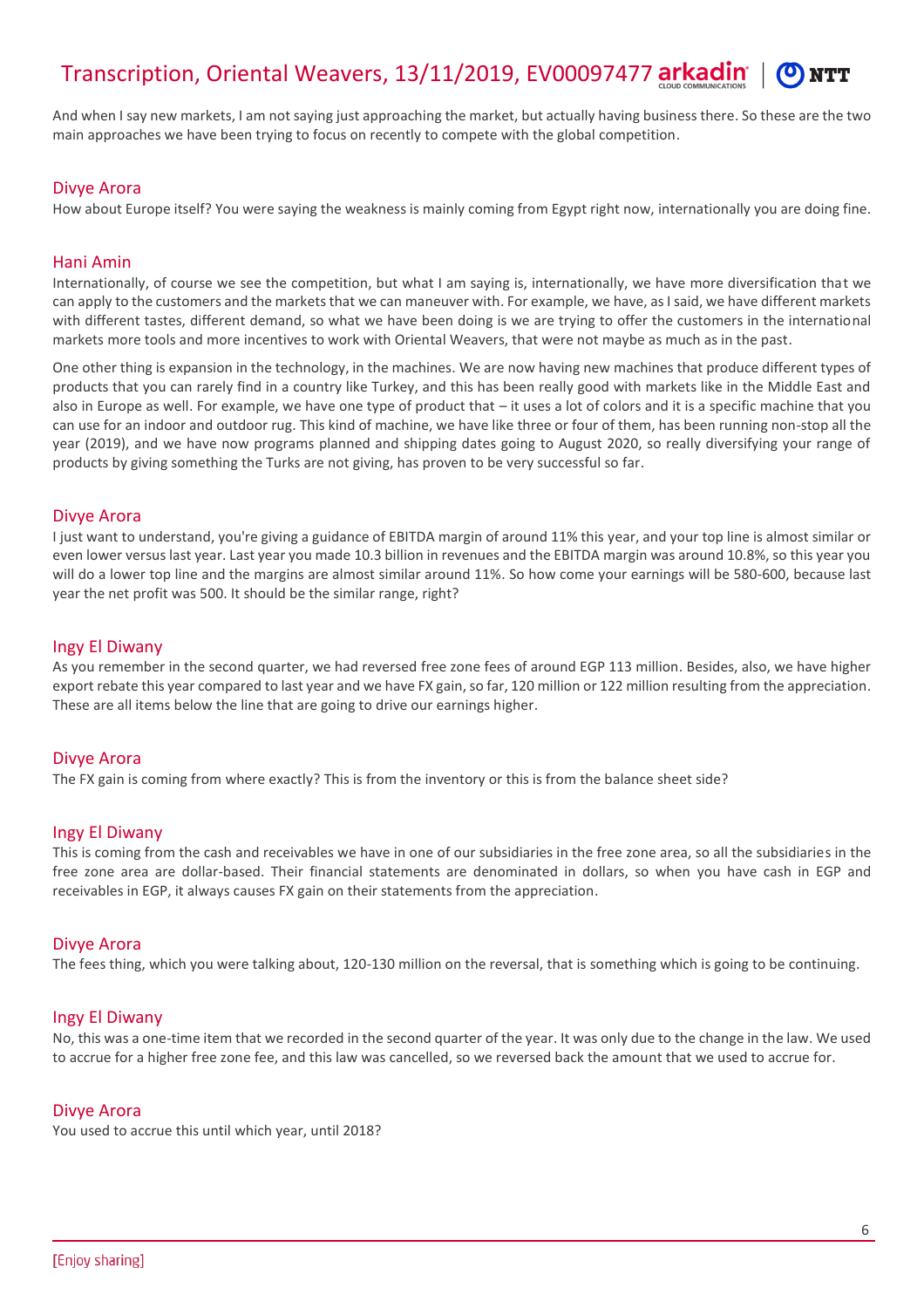#### Transcription, Oriental Weavers, 13/11/2019, EV00097477 arkadin **NTT**

#### Ingy El Diwany

We used to accrue it starting July 2017 until the first quarter of 2019.

#### Divye Arora

So you accrued for around, close to one and a half years, this fee, and then you reversed it.

#### Ingy El Diwany

Yes, exactly.

#### Divye Arora

So this year, obviously, this will not come, next year sorry, this is only a one-off from those…?

# Farida Khamis

Yes, but we are going to record lower free zone fees as compared to last year on the gross profit margin, given that we used to account for almost EGP 80 million every year for the new law that was cancelled, so this year the fees are going to be less.

#### Divye Arora

Can I ask you something, so what is the fee right now at the current level with the new fee structure?

#### Ingy El Diwany

It is going to be 1% on local and export value-added. It used to be 2% on local sales from the free zone areas, and 1% on export sales. This program was cancelled and now we are reverting back to the previous program which is 1% on local and export valueadded and not sales, so the number is lower.

#### Divye Arora

This year it will be how much, close to, let's say, 50 million, 40 million for this year? If the revenues re at 10.8, what is the number?

#### Ingy El Diwany

This is only on the free zone level, so last year we recorded around 60 million in COGs, this year it is going to be around 40, so it is between 20-30 million lower.

#### Divye Arora

Lower and there is also a one-off that you have taken from the previous year, which is added back for the time…

#### Ingy El Diwany

Yes, it was added back in the second quarter.

#### Divye Arora

Anything on the dividends right now or it is too early to ask?

#### Farida Khamis

We mentioned in the previous call that the dividend is at least EGP 1.5 per share, similar to last year, at least 1.5.

Jonathan will give more color about the U.S. market.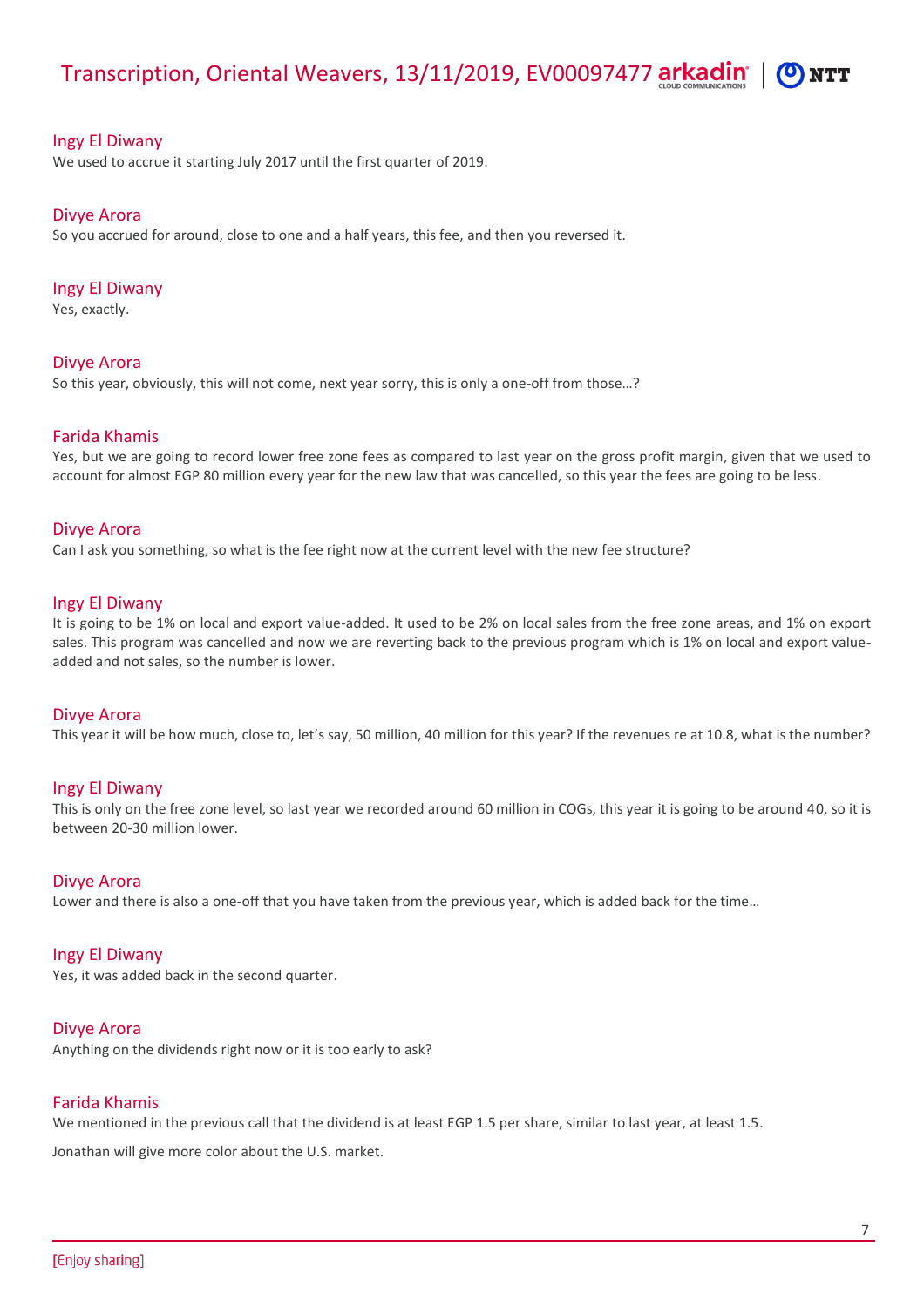# Jonathan Witt

Yes, regarding the U.S. market, as we mentioned earlier, we have actually been the beneficiary of the trade agreements or lack thereof with China and picked up some nice market share in the beginning of this year. That said, there were several major retailers in the U.S. who were a little more conservative about making those changes with what had been proven retail programs for them. Over the past few months, as it has become more evident that there is no foreseeable end to the trade war with China, we have been approached by those retailers to offer new replacement programs, which as mentioned, we feel like we have already received commitments on some of those and there are a few more in process, so we feel Q1 and Q2 of 2020 should be very strong and we will pick up additional market share.

In the U.S., we face some of the competition from Turkey, just like we see around the rest of the globe. That said, over the past two months, the instability in Turkey and the relationship between the U.S. and Turkey has started to create some question marks with some of the larger retailers in the United States as they have just suffered replacing products from China and the cost and expense of that and they are very concerned about crossing that again with Turkish products. Potentially, we see even more opportunity for 2020 as retailers look a little more deeply into their supply chain.

In general, as well, I should mention that analysts are projecting that the furniture, flooring, and home accessory sectors are going to finish flat or slightly below 2018, so when we consider that we're forecasting to be 4-5% ahead of 2018, that again shows where we are picking up market share as Oriental Weavers.

# Divye Arora

Can you tell us more about the volume changes in the U.S. in the third quarter and nine months, volume and pricing?

# Jonathan Witt

Yes, obviously the volumes have grown significantly larger than the growth that we have seen in value. That is driven by two factors. Over the past few years there has been a trend as technology – that Hani mentioned earlier – has improved, you can make such a great quality product with perceived value at a lower price, and with the dotcom (ecommerce) boom in the States, there has been some degradation in the average selling price. That trend is nothing new and it has been small over a period of time. This year, I would say the huge growth that you see in our volumes versus value is driven by that business that we were able to take from the Chinese manufacturers. Much of that was more entry price point product, so it has offset that lower average price per meter.

# Divye Arora

How about Europe?

# Hani Amin

Regarding Europe, we have been seeing like a lot of promotions recently coming from retailers. As I mentioned earlier, we are trying to have a strategy of targeting retailers directly, and some of these retailers are located in Europe. I am talking here, different types of retailers, DIYs, furniture retailers, supermarkets and so on. So we have been seeing, really, a big increase in revenues, I mean in export sales in markets like Germany, like Poland, like Sweden, Italy, Russia, and I would say also Romania as well. These markets are increasing in the section of woven rugs and the retailers, they are becoming more and more stable in the market.

We have been already with some of these retailers for many years, and others we just started business in the last one or two years. However, the opportunities are still big and we see a lot of opportunities coming in 2020 in more promotions, already secured one big promotion with a retailer that has 4,000 shops in Poland, 400,000 square meters, this was just signed last week and we are now in the pipeline of making six more promotions in Poland, Romania and Russia as well.

Also, we need to remember that our sales to IKEA… it is not like it used to be booming in the past, however, there is a new program that they call the Free Range Program, and free range program meaning that they are not committed to what IKEA usually runs for years. This is a new program where [inaudible] supplier to give them ideas that match with different markets that they are selling. For example, we have plans now for a free range program in the U.S. and the Middle East and these programs are actually in negotiations right now and expecting to materialize in the next two or three months, so hopefully by 2020, we will be having a share of these programs, I would say, not less than 50%.

**NTT**